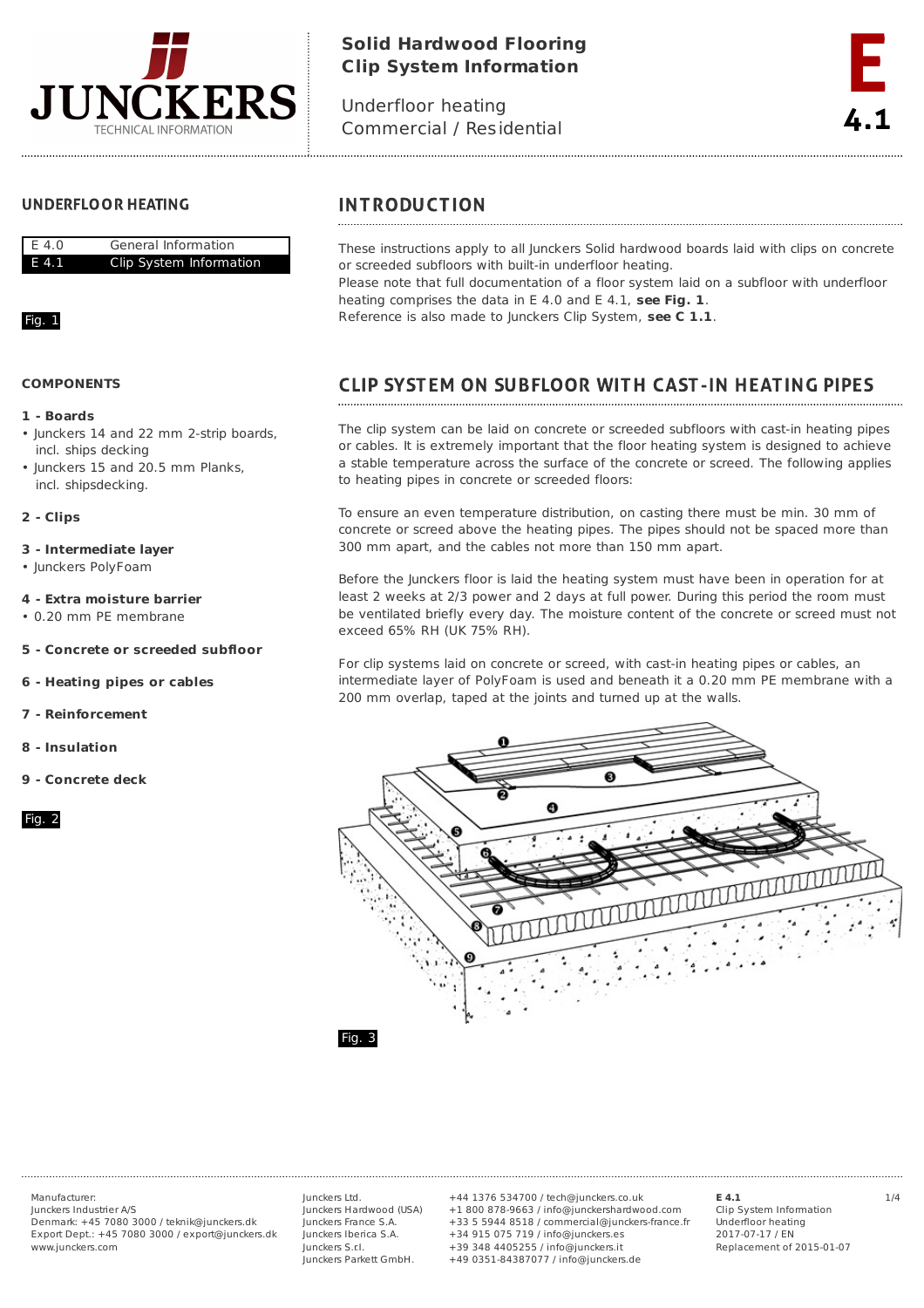

### **COMPONENTS**

### **1 - Boards**

- Junckers 14 and 22 mm 2-strip boards, incl. ships decking
- Junckers 15 and 20.5 mm Planks, incl. shipsdecking.

### **2 - Clips**

### **3 - Intermediate layer**

• Junckers PolyFoam

### **4 - Extra moisture barrier**

- 0.20 mm PE membrane
- **5 - Cementitious layer**
- **6 - Heating mat**
- **7 - Concrete or screeded subfloor**

#### Fig. 4

# CLIP SYSTEM ON CONCRETE WITH ELECTRICAL HEATING **MAT**

The clip system can be laid on concrete subfloors with a heating mat installed on the surface.

To protect the heating elements and to ensure an even heat distribution, cover the heating mat with a cementitious layer min. 6 mm thick. Prime the subfloor with floor primer before laying the heating mat.

In renovation work where the heating system is installed on an existing dry subfloor the clip system can be laid as soon as the cementitious layer is dry to 65% RH (UK 75% RH) and ready for covering. Follow the manufacturers instructions.

In cases where the heating mats are installed on to a new concrete subfloor, the floor can be laid when the temperature and humidity of the building correspond to the expected future climatic conditions of the building when in use, **see C 1.0**.

The residual moisture of the concrete must not exceed 65% RH (UK 75% RH). This can e.g. be achieved by turning on the floor heating system as required according to the conditions. During this period the room must be ventilated briefly every day.

An intermediate layer of PolyFoam is used for clip systems laid on subfloors with heating mats. Under this is laid a 0.20 PE membrane with a 200 mm overlap taped at the joints and turned up at the walls behind skirting boards.



Junckers Industrier A/S Denmark: +45 7080 3000 / teknik@junckers.dk Export Dept.: +45 7080 3000 / export@junckers.dk www.junckers.com

Junckers Ltd. Junckers Hardwood (USA) Junckers France S.A. Junckers Iberica S.A. Junckers S.r.I. Junckers Parkett GmbH.

Manufacturer: Junckers Ltd. +44 1376 534700 / tech@junckers.co.uk **E 4.1** 2/4 +1 800 878-9663 / info@junckershardwood.com +33 5 5944 8518 / commercial@junckers-france.fr +34 915 075 719 / info@junckers.es +39 348 4405255 / info@junckers.it +49 0351-84387077 / info@junckers.de

**E 4.1** Clip System Information Underfloor heating 2017-07-17 / EN Replacement of 2015-01-07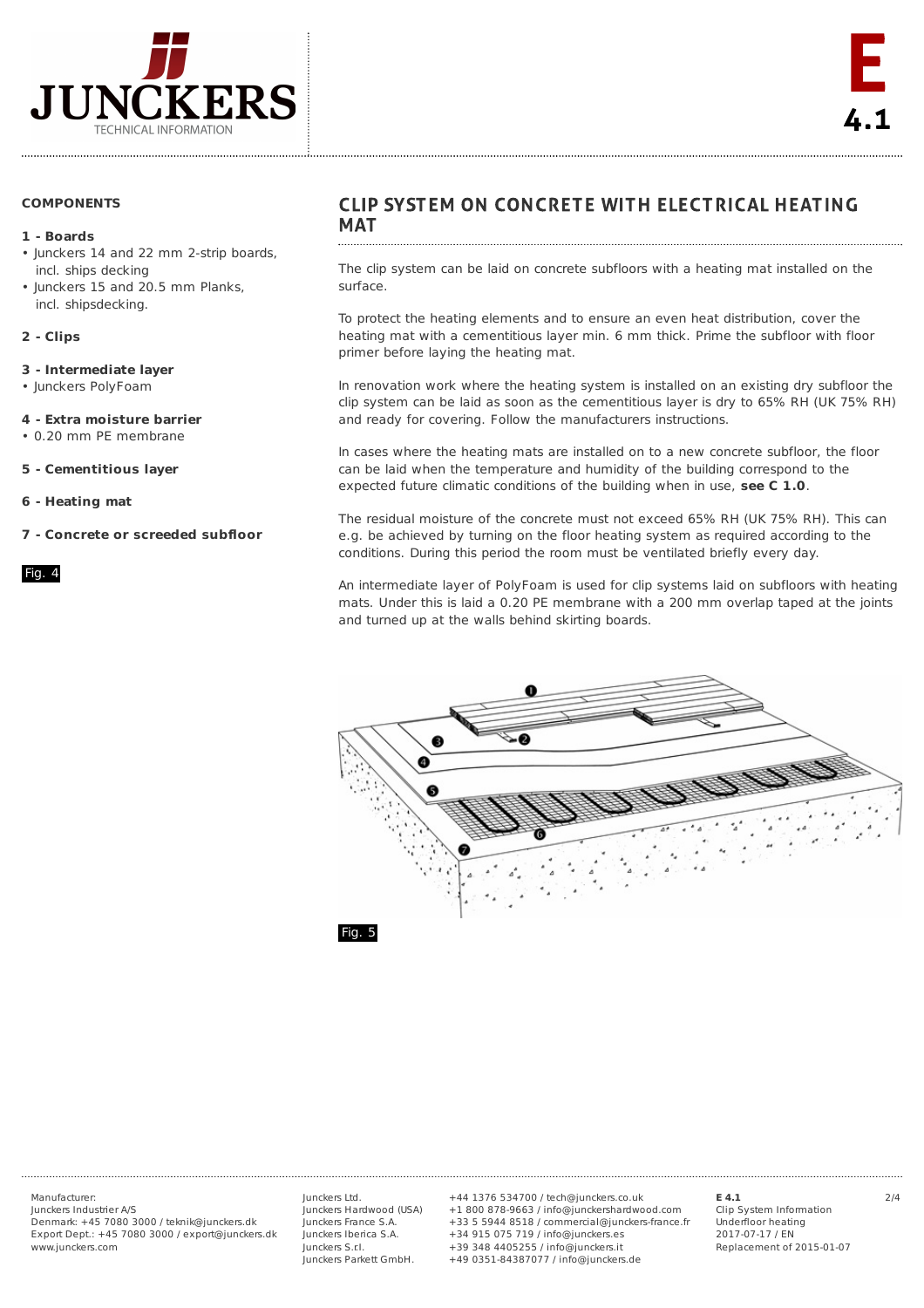

### **COMPONENTS**

### **1 - Boards**

- Junckers 14 and 22 mm 2-strip boards, incl. ships decking
- Junckers 15 and 20.5 mm Planks, incl. shipsdecking.

### **2 - Clips**

### **3 - Intermediate layer**

- Floor cardboard, 500 g/m²
- Load-distribution board:

22 and 20.5 mm floor boards: Residential: The clip system is laid directly on the heat-distribution plates. Commercial: The clip system is laid on a load-distribution board of min. 10 mm chipboard or plywood.

15 mm and 14 mm floor boards: Residential and commercial: The clip system is laid on a load-distribution board of min. 10 mm chipboard or plywood.

The load-distribution board is laid on the heat-distribution plates and under the intermediate layer. Make sure the distribution boards are staggered and taped together.

### **4 - Heat-distribution plates**

### **5 - Heating pipes**

#### **6 - Polystyrene boards**

• Density, min. 30 kg/m<sup>3</sup>

**7 - Moisture barrier**

• 0.20 mm PE membrane

### **8 - Concrete subfloor**

Fig. 6

# **CLIP SYSTEM ON POLYSTYRENE BOARDS WITH HEATING PIPES**

The clip system can be laid on an underlay of polystyrene with the heating pipes set in heat-distribution plates. The intermediate layer is floor cardboard, 500 g/m². This system is not suitable for sports applications.

To ensure that the floor surface is sufficiently elastic, and depending on the board thickness, the load capability and the density of the polystyrene, it may be necessary to incorporate a load-distribution board, such as chipboard, under the clip system, **see Fig. 6**.

For further information please refer to the Specifier's Information, **see C 1.1.1**.



Fig. 7

Junckers Industrier A/S Denmark: +45 7080 3000 / teknik@junckers.dk Export Dept.: +45 7080 3000 / export@junckers.dk www.junckers.com

Junckers Ltd. Junckers Hardwood (USA) Junckers France S.A. Junckers Iberica S.A. Junckers S.r.I. Junckers Parkett GmbH.

Manufacturer: Junckers Ltd. +44 1376 534700 / tech@junckers.co.uk **E 4.1** 3/4 +1 800 878-9663 / info@junckershardwood.com +33 5 5944 8518 / commercial@junckers-france.fr +34 915 075 719 / info@junckers.es +39 348 4405255 / info@junckers.it +49 0351-84387077 / info@junckers.de

**E 4.1**

Clip System Information Underfloor heating 2017-07-17 / EN Replacement of 2015-01-07